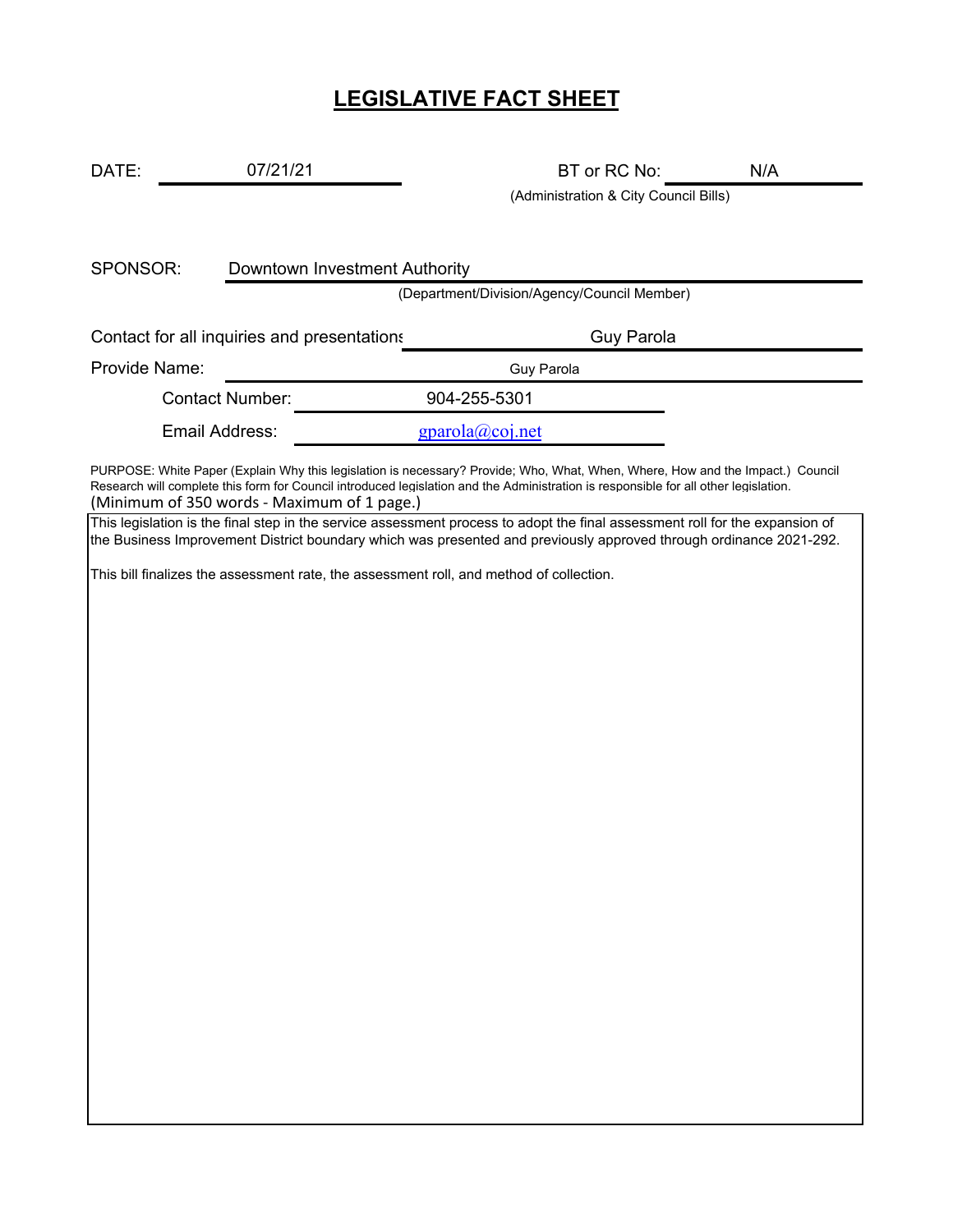# APPROPRIATION: Total Amount Appropriated:

\$0.00 as follows:

List the source **name** and provide Object and Subobject Numbers for each category listed below:

(Name of Fund as it will appear in title of legislation)

| Name of Federal Funding Source(s): | From: | Amount: |
|------------------------------------|-------|---------|
|                                    | To:   | Amount: |
| Name of State Funding Source(s):   | From: | Amount: |
|                                    | To:   | Amount: |
| Name of City of Jacksonville       | From: | Amount: |
| Funding Source(s):                 | To:   | Amount: |
| Name of In-Kind Contribution(s):   | From: | Amount: |
|                                    | To:   | Amount: |
| Name & Number of Bond              | From: | Amount: |
| Account(s):                        | To:   | Amount: |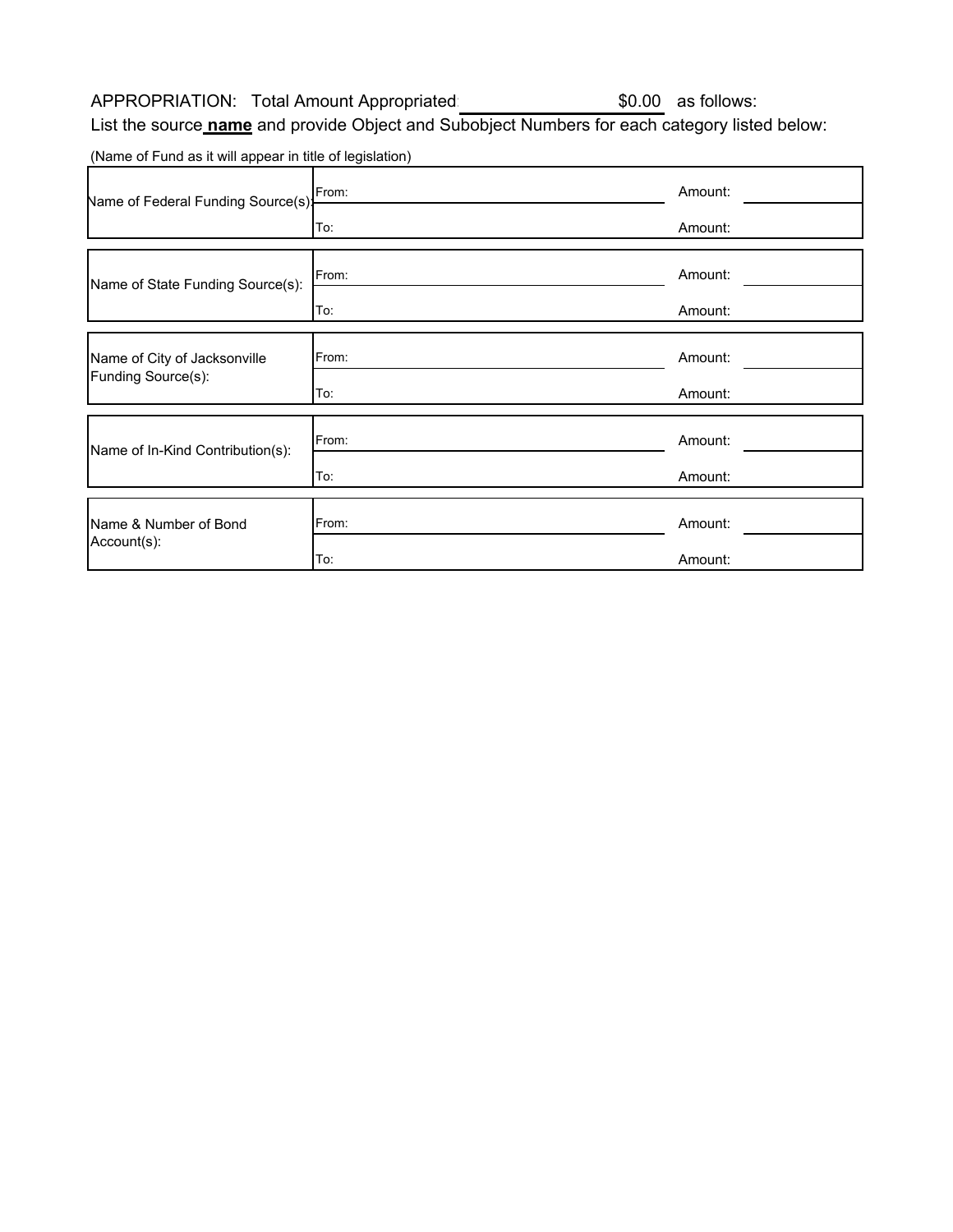## PLAIN LANGUAGE OF APPROPRIATION / FINANCIAL IMPACT / OTHER:

Explain: Where are the funds coming from, going to, how will the funds be used? Does the funding require a match? Is the funding for a specific time frame? Will there be an ongoing maintenance? … and staffing obligation? Per Chapters 122 & 106 regarding funding of anticipated post-construction operation costs.

(Minimum of 350 words ‐ Maximum of 1 page.)

There is no appropriation sought through this legislation. DVI's budget is adopted annually via separate legislation.

ACTION ITEMS: Purpose / Check List. If "Yes" please provide detail by attaching justification, and code provisions for each.

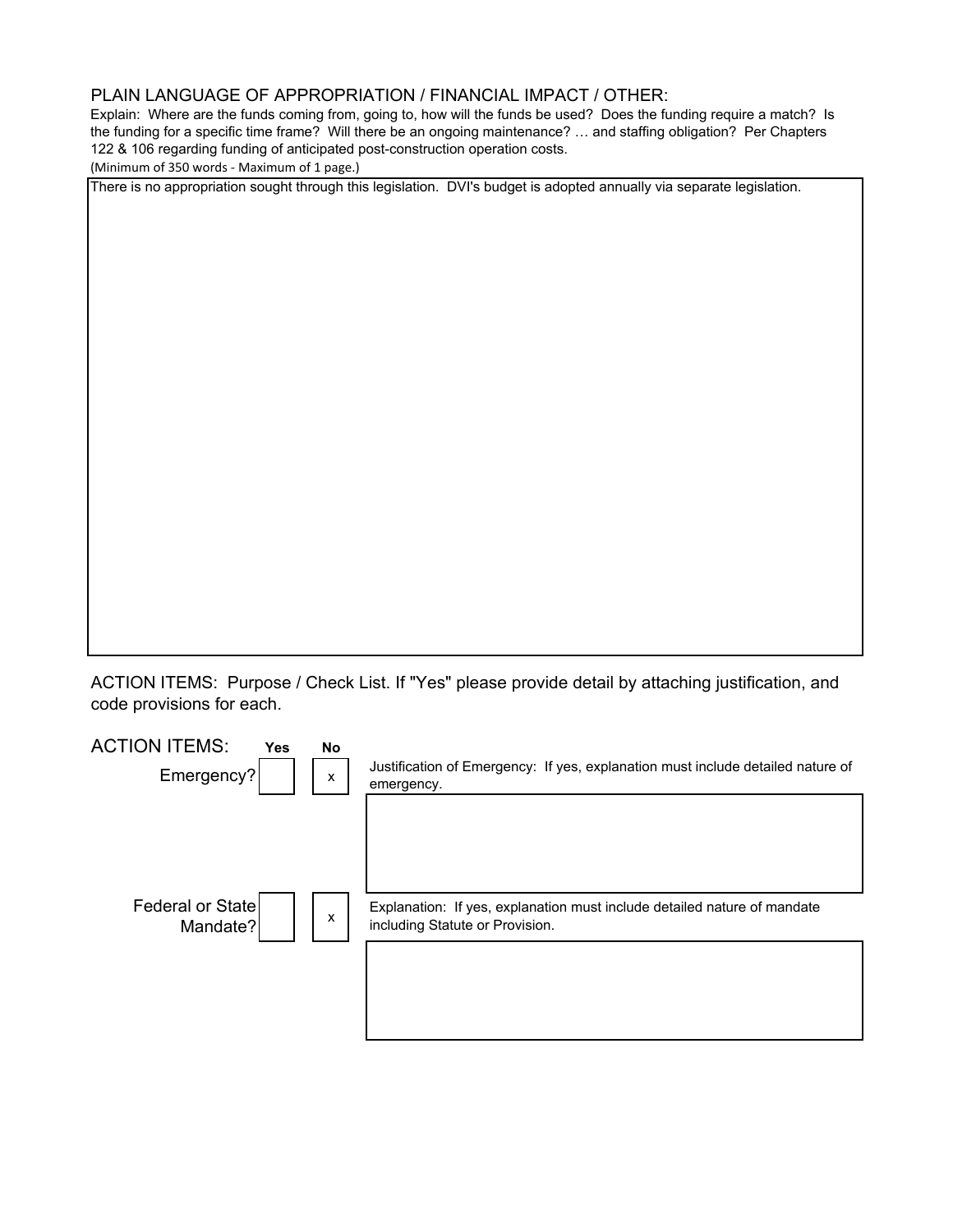

ACTION ITEMS CONTINUED: Purpose / Check List. If "Yes" please provide detail by attaching justification, and code provisions for each.

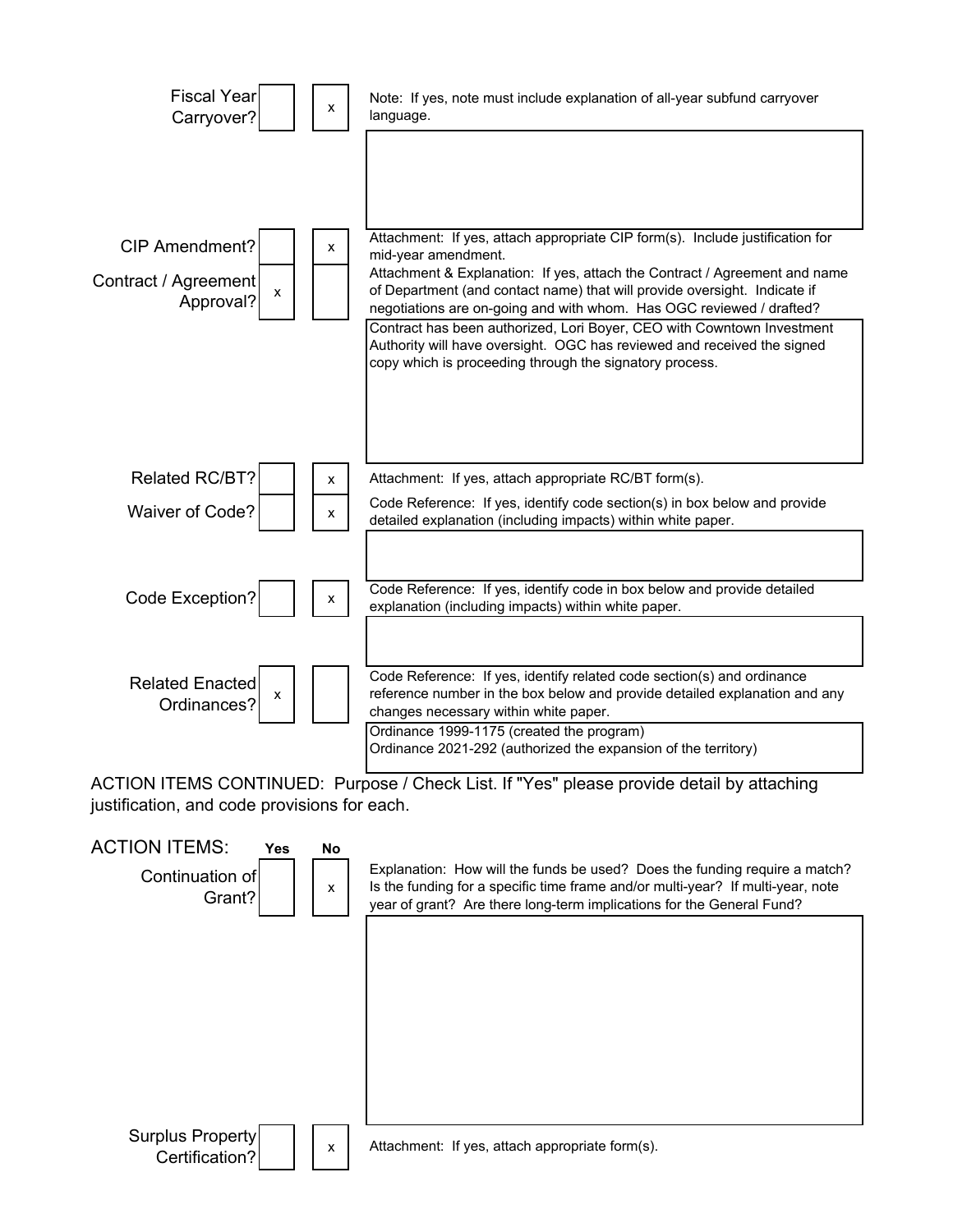| Reporting<br>Requirements? | $\mathsf{x}$ | Explanation: List agencies (including City Council / Auditor) to receive reports<br>and frequency of reports, including when reports are due. Provide Department<br>(include contact name and telephone number) responsible for generating |       |           |
|----------------------------|--------------|--------------------------------------------------------------------------------------------------------------------------------------------------------------------------------------------------------------------------------------------|-------|-----------|
|                            |              |                                                                                                                                                                                                                                            |       |           |
|                            |              |                                                                                                                                                                                                                                            |       |           |
|                            |              |                                                                                                                                                                                                                                            |       |           |
|                            |              |                                                                                                                                                                                                                                            |       |           |
|                            |              |                                                                                                                                                                                                                                            |       |           |
| Division Chief:            |              | (signature)                                                                                                                                                                                                                                | Date: |           |
| Prepared By:               |              | <b>Trisha Bowles</b>                                                                                                                                                                                                                       | Date: | 7/21/2021 |
|                            |              | (signature)                                                                                                                                                                                                                                |       |           |